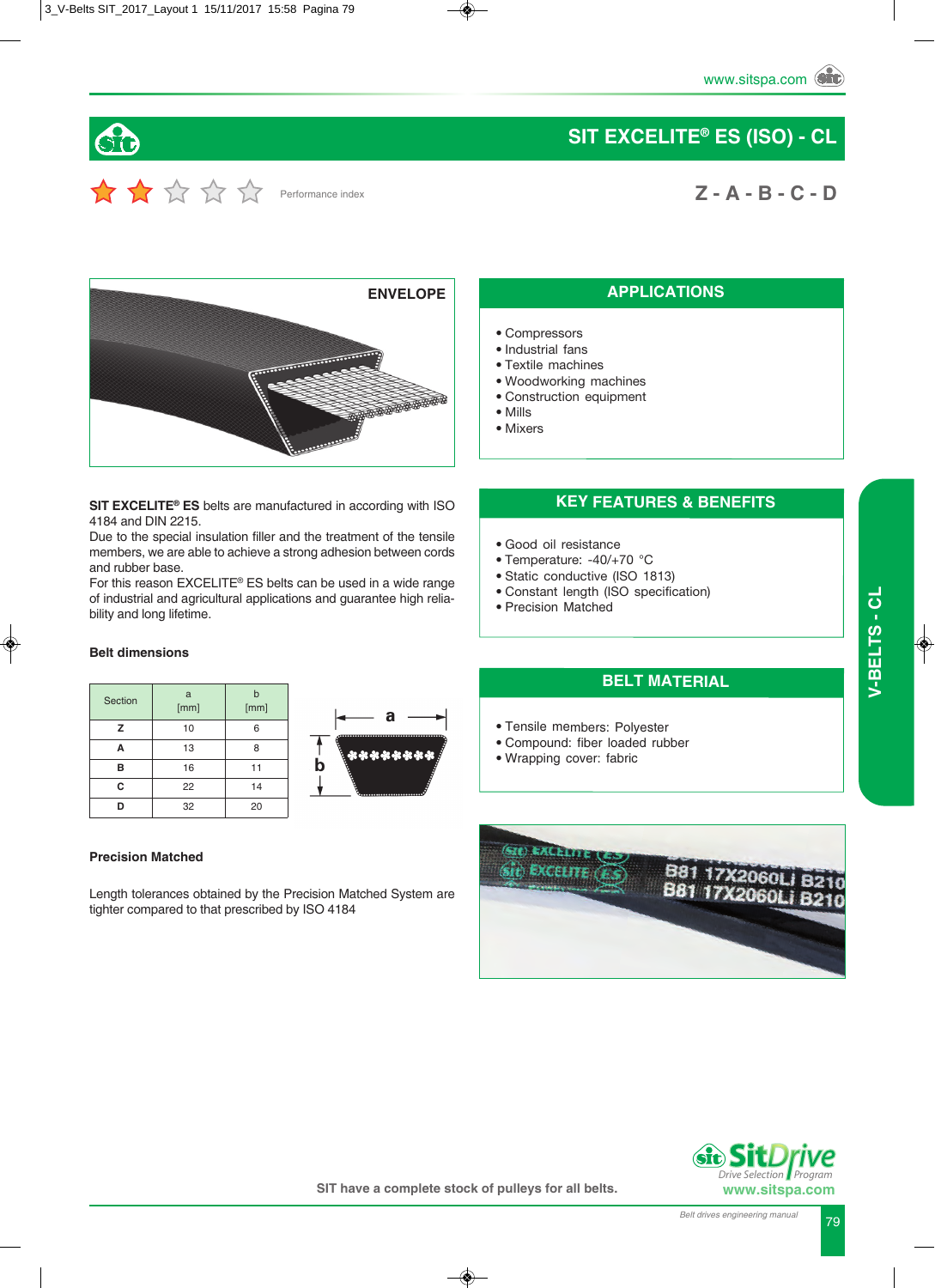## **Available sizes**

# **EXCELITE® ES - Z**

CLZ33 840 CLZ34 865 CLZ34-1/2 875 CLZ35 890 CLZ35-1/2 900 CLZ36 915 CLZ37 945 CLZ38 965<br>CLZ38-1/2 975

CLZ39 990 CLZ40 1016 CLZ40-1/2 1030 CLZ41 1040 CLZ41-1/2 1050 CLZ42 1070 CLZ43 1090 CLZ44 1120 CLZ45 1145 CLZ45-1/2 1155 CLZ46 1170 CLZ47 1194 CLZ48 1225 CLZ49 1245 CLZ50 1270 CLZ51 1300 CLZ52 1320 CLZ53 1345 CLZ54 1371 CLZ55 1400 CLZ56 1422 CLZ57 1450 CLZ58 1475 CLZ59 1500 CLZ59-1/2 1515 CLZ60 1524 CLZ61 1550

 $CLZ38-1/2$ 

|      | <b>EXCELITE<sup>®</sup> ES - Z</b> |
|------|------------------------------------|
| Part | Inside length (Li)                 |

| Part<br>number    | Inside length (Li)<br>[mm] | Part<br>number | Insi |
|-------------------|----------------------------|----------------|------|
| CLZ16             | 410                        | CLZ62          |      |
| CLZ17             | 430                        | CLZ64          |      |
| CLZ18             | 460                        | CLZ65          |      |
| CLZ19             | 480                        | CLZ66          |      |
| CLZ20             | 510                        | CLZ68          |      |
| CLZ21             | 530                        | CLZ69          |      |
| CLZ21-1/2         | 545                        | CLZ70          |      |
| CLZ22             | 560                        | CLZ71          |      |
| CLZ <sub>23</sub> | 585                        | CLZ72          |      |
| CLZ23-3/4         | 605                        | CLZ76          |      |
| CLZ24             | 610                        | CLZ78          |      |
| CLZ25             | 635                        | CLZ79          |      |
| CLZ25-1/2         | 650                        | CLZ82          |      |
| CLZ26             | 660                        |                |      |
| CLZ26-1/2         | 670                        |                |      |
| CLZ27             | 685                        |                |      |
| CLZ27-1/2         | 700                        |                |      |
| CLZ28             | 710                        |                |      |
| CLZ28-1/2         | 725                        |                |      |
| CLZ29             | 735                        |                |      |
| CLZ29-1/2         | 750                        |                |      |
| CLZ30             | 760                        |                |      |
| CLZ30-1/2         | 775                        |                |      |
| CLZ30-3/4         | 780                        |                |      |
| CLZ31             | 790                        |                |      |
| CLZ32             | 815                        |                |      |
| CLZ32-1/2         | 825                        |                |      |

|                                | <b>EXCELITE® ES - A</b> |
|--------------------------------|-------------------------|
| Part                           | Inside length (Li)      |
| number                         | [mm]                    |
| CLA <sub>15</sub>              | 382                     |
| CLA16                          | 407                     |
| CLA18<br>CLA <sub>19</sub>     | 457<br>480              |
| CLA20                          | 508                     |
| CLA21                          | 535                     |
| CLA22                          | 560                     |
| CLA23                          | 587                     |
| CLA23-1/2<br>CLA <sub>24</sub> | 600<br>610              |
| CLA <sub>25</sub>              | 630                     |
| CLA26                          | 660                     |
| CLA26-1/2                      | 680                     |
| CLA27                          | 686                     |
| CLA28<br><b>CLA29</b>          | 710<br>730              |
| CLA30                          | 767                     |
| CLA31                          | 787                     |
| CLA31-1/2                      | 800                     |
| <b>CLA32</b>                   | 813                     |
| CLA33<br>CLA34                 | 838<br>860              |
| CLA35                          | 889                     |
| CLA36                          | 914                     |
| CLA36-1/2                      | 925                     |
| CLA37                          | 940                     |
| CLA38<br>CLA39                 | 965<br>992              |
| CLA39-1/2                      | 1000                    |
| CLA40                          | 1016                    |
| CLA40-1/2                      | 1030                    |
| CLA41                          | 1041                    |
| <b>CLA42</b><br>CLA43          | 1067<br>1100            |
| CLA44                          | 1120                    |
| CLA45                          | 1143                    |
| CLA46                          | 1168                    |
| CLA47                          | 1200                    |
| CLA47-1/2                      | 1210                    |
| CLA48<br><b>CLA49</b>          | 1220<br>1250            |
| <b>CLA50</b>                   | 1270                    |
| CLA51                          | 1300                    |
| <b>CLA52</b>                   | 1320                    |
| CLA53<br>CLA54                 | 1346<br>1372            |
| <b>CLA55</b>                   | 1400                    |
| <b>CLA56</b>                   | 1422                    |
| CLA57                          | 1450                    |
| <b>CLA58</b>                   | 1475                    |
| <b>CLA59</b>                   | 1500                    |
| CLA60<br>CLA61                 | 1525<br>1550            |
| CLA62                          | 1575                    |
| CLA63                          | 1600                    |
| CLA64                          | 1625                    |
| CLA65                          | 1650                    |
| CLA66<br>CLA67                 | 1676<br>1700            |
| CLA68                          | 1725                    |
| CLA69                          | 1750                    |
| CLA70                          | 1775                    |
| CLA71                          | 1800                    |

|               | <b>EXCELITE® ES - A</b>    |
|---------------|----------------------------|
| Part          |                            |
| number        | Inside length (Li)<br>[mm] |
| CLA72         | 1825                       |
| CLA73         | 1854                       |
| CLA74         | 1880                       |
| CLA75         | 1900                       |
| CLA76         | 1930                       |
| CLA77         | 1956                       |
| CLA78         | 1980                       |
| CLA79         | 2000                       |
| CLA80         | 2032                       |
| CLA81         | 2060                       |
| <b>CLA82</b>  | 2083                       |
| CLA83         | 2100                       |
| CLA84         | 2134                       |
| CLA85         | 2160                       |
| CLA86         | 2187                       |
| CLA87         | 2210                       |
| CLA88         | 2240                       |
| CLA89         | 2261                       |
| CLA90         | 2286                       |
| CLA91         | 2311                       |
| CLA92         | 2337                       |
| CLA93         | 2360                       |
| CLA94         | 2388                       |
| CLA95         | 2413                       |
| CLA96         | 2438                       |
| CLA97         | 2464                       |
| CLA98         | 2500                       |
| CLA99         | 2520                       |
| <b>CLA100</b> | 2540                       |
| <b>CLA102</b> | 2591                       |
| <b>CLA103</b> | 2620                       |
| <b>CLA104</b> | 2650                       |
| <b>CLA105</b> | 2667                       |
| <b>CLA107</b> | 2725                       |
| <b>CLA108</b> | 2743                       |
| <b>CLA109</b> | 2770                       |
| <b>CLA110</b> | 2800                       |
| <b>CLA112</b> | 2845                       |
| <b>CLA113</b> | 2870                       |
| <b>CLA114</b> | 2896                       |
| <b>CLA115</b> | 2920                       |
| <b>CLA116</b> | 2946                       |
| <b>CLA117</b> | 2970                       |
| <b>CLA118</b> | 3000                       |
| <b>CLA120</b> | 3048                       |
| <b>CLA124</b> | 3150                       |
| <b>CLA128</b> | 3250                       |
| <b>CLA136</b> | 3454                       |
| <b>CLA144</b> | 3658                       |
| <b>CLA173</b> | 4394                       |
| <b>CLA177</b> | 4500                       |
| <b>CLA210</b> | 5334                       |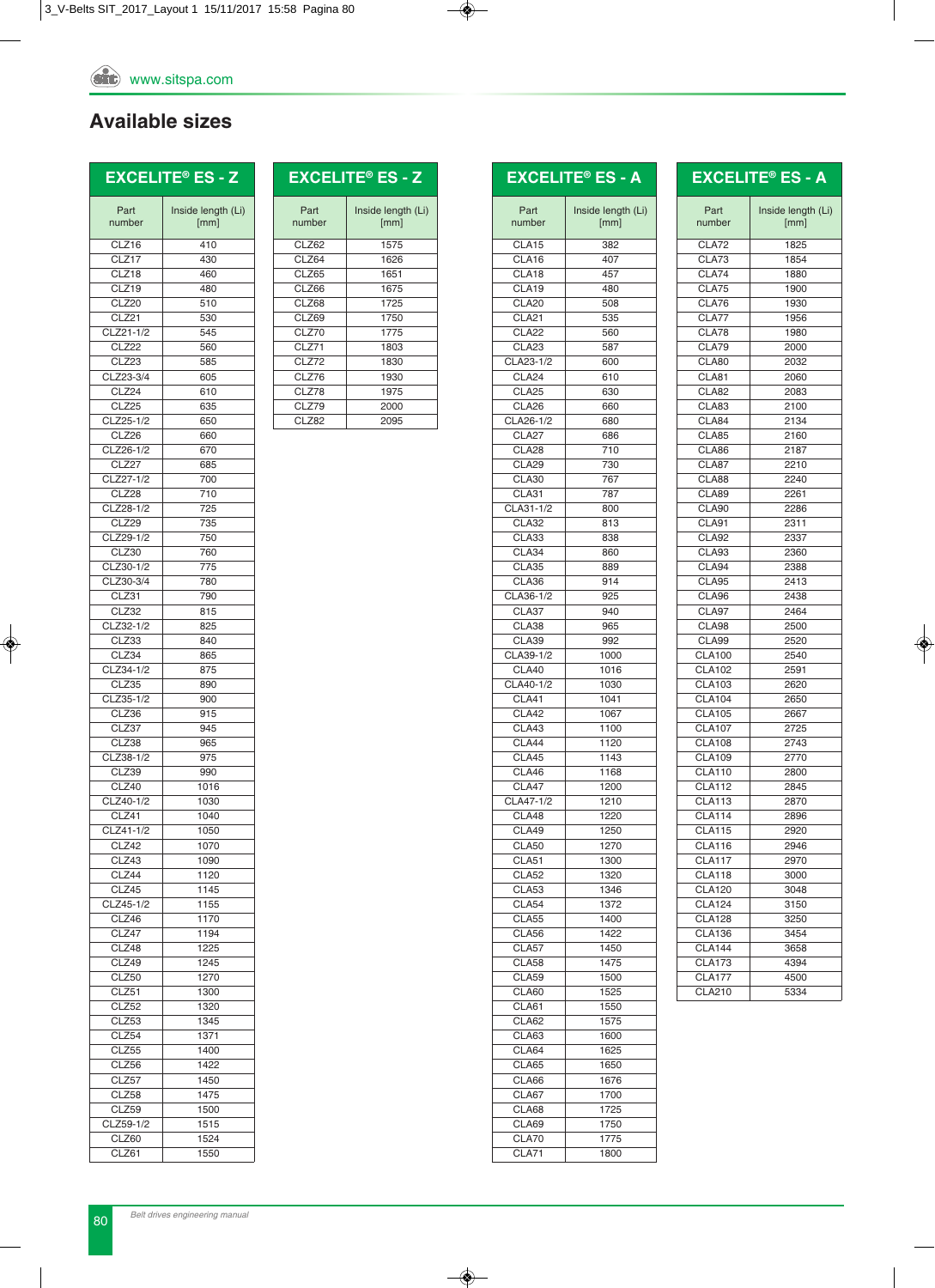# **EXCELITE® ES - B**

| <b>EXCELITE® ES - B</b> |
|-------------------------|
|                         |

| Part              | Inside length (Li) |
|-------------------|--------------------|
| number            | [mm]               |
| CLB <sub>23</sub> | 585                |
| CLB <sub>24</sub> | 615                |
| CLB <sub>25</sub> | 630                |
| CLB <sub>26</sub> | 655                |
| CLB <sub>27</sub> | 686                |
| CLB <sub>28</sub> | 710                |
| CLB <sub>29</sub> | 737                |
| CLB30<br>CLB31    | 760<br>787         |
| CLB32             | 810                |
| CLB33             | 840                |
| CLB34             | 865                |
| CLB35             | 889                |
| CLB35-1/2         | 905                |
| CLB36             | 917                |
| CLB37             | 940                |
| CLB38             | 965                |
| CLB38-1/2         | 975                |
| CLB39             | 990                |
| CLB39-1/2         | 1000               |
| CLB40             | 1016               |
| CLB41             | 1040<br>1067       |
| CLB42<br>CLB43    | 1090               |
| CLB43-1/4         | 1100               |
| CLB44             | 1120               |
| CLB45             | 1150               |
| CLB46             | 1175               |
| CLB47             | 1200               |
| CLB47-1/4         | 1205               |
| CLB48             | 1225               |
| CLB49             | 1250               |
| CLB50             | 1270               |
| CLB51             | 1300               |
| CLB52             | 1320               |
| CLB53             | 1350               |
| CLB54             | 1372               |
| <b>CLB55</b>      | 1400               |
| CLB56<br>CLB57    | 1422<br>1450       |
| CLB58             | 1473               |
| CLB59             | 1500               |
| CLB60             | 1525               |
| CLB61             | 1550               |
| CLB62             | 1575               |
| CLB63             | 1600               |
| CLB64             | 1625               |
| CLB65             | 1650               |
| CLB66             | 1676               |
| CLB67             | 1700               |
| CLB68             | 1725               |
| CLB69             | 1750               |
| CLB70             | 1775               |
| CLB71<br>CLB72    | 1800               |
| CLB73             | 1829<br>1850       |
| CLB74             | 1880               |
| CLB75             | 1900               |
| CLB76             | 1930               |
| CLB77             | 1950               |
| CLB78             | 1981               |
| CLB79             | 2000               |
| CLB80             | 2032               |
|                   |                    |

| Part<br>number | Inside length (Li)<br>[mm] |
|----------------|----------------------------|
| CLB81          | 2060                       |
| CLB82          | 2083                       |
| CLB83          | 2100                       |
| CLB84          | 2134                       |
| CLB85          | 2160                       |
| CLB86          | 2185                       |
| CLB87          | 2210                       |
| CLB88          | 2240                       |
|                |                            |
| CLB89          | 2261                       |
| CLB90          | 2286                       |
| CLB91          | 2300                       |
| CLB92          | 2337                       |
| CLB93          | 2360                       |
| CLB94          | 2388                       |
| CLB95          | 2413                       |
| CLB96          | 2438                       |
| CLB97          | 2465                       |
| CLB98          | 2500                       |
| CLB99          | 2515                       |
|                |                            |
| <b>CLB100</b>  | 2540                       |
| <b>CLB101</b>  | 2565                       |
| <b>CLB102</b>  | 2600                       |
| <b>CLB103</b>  | 2616                       |
| <b>CLB104</b>  | 2650                       |
| <b>CLB105</b>  | 2667                       |
| <b>CLB106</b>  | 2700                       |
| <b>CLB107</b>  | 2718                       |
| <b>CLB108</b>  | 2750                       |
| <b>CLB109</b>  | 2760                       |
|                |                            |
| <b>CLB110</b>  | 2800                       |
| <b>CLB112</b>  | 2845                       |
| CLB112-1/2     | 2857                       |
| <b>CLB114</b>  | 2900                       |
| <b>CLB115</b>  | 2921                       |
| <b>CLB116</b>  | 2950                       |
| <b>CLB117</b>  | 2972                       |
| <b>CLB118</b>  | 3000                       |
| <b>CLB120</b>  | 3048                       |
| <b>CLB124</b>  | 3150                       |
|                |                            |
| <b>CLB126</b>  | 3200                       |
| CLB127         | 3227                       |
| <b>CLB128</b>  | 3250                       |
| <b>CLB130</b>  | 3302                       |
| <b>CLB131</b>  | 3327                       |
| <b>CLB132</b>  | 3350                       |
| <b>CLB133</b>  | 3378                       |
| <b>CLB134</b>  | 3404                       |
| <b>CLB135</b>  | 3429                       |
| <b>CLB136</b>  | 3450                       |
|                |                            |
| <b>CLB138</b>  | 3505                       |
| <b>CLB140</b>  | 3550                       |
| <b>CLB142</b>  | 3600                       |
| <b>CLB144</b>  | 3658                       |
| <b>CLB146</b>  | 3700                       |
| <b>CLB147</b>  | 3737                       |
| <b>CLB148</b>  | 3750                       |
| <b>CLB150</b>  | 3810                       |
| <b>CLB151</b>  |                            |
|                | 3850                       |
| <b>CLB152</b>  | 3861                       |
| <b>CLB154</b>  | 3912                       |
| <b>CLB156</b>  | 3962                       |
| <b>CLB157</b>  | 3988                       |
| <b>CLB158</b>  | 4000                       |
|                |                            |

|                | <b>EXCELITE® ES - B</b>    |
|----------------|----------------------------|
| Part<br>number | Inside length (Li)<br>[mm] |
| <b>CLB162</b>  | 4115                       |
| <b>CLB165</b>  | 4200                       |
| <b>CLB173</b>  | 4394                       |
| <b>CLB180</b>  | 4572                       |
| <b>CLB195</b>  | 4953                       |
| <b>CLB204</b>  | 5182                       |
| <b>CLB208</b>  | 5300                       |
| CLB210         | 5334                       |
| <b>CLB221</b>  | 5610                       |
| <b>CLB223</b>  | 5650                       |
| <b>CLB240</b>  | 6096                       |
| <b>CLB270</b>  | 6850                       |
| <b>CLB300</b>  | 7620                       |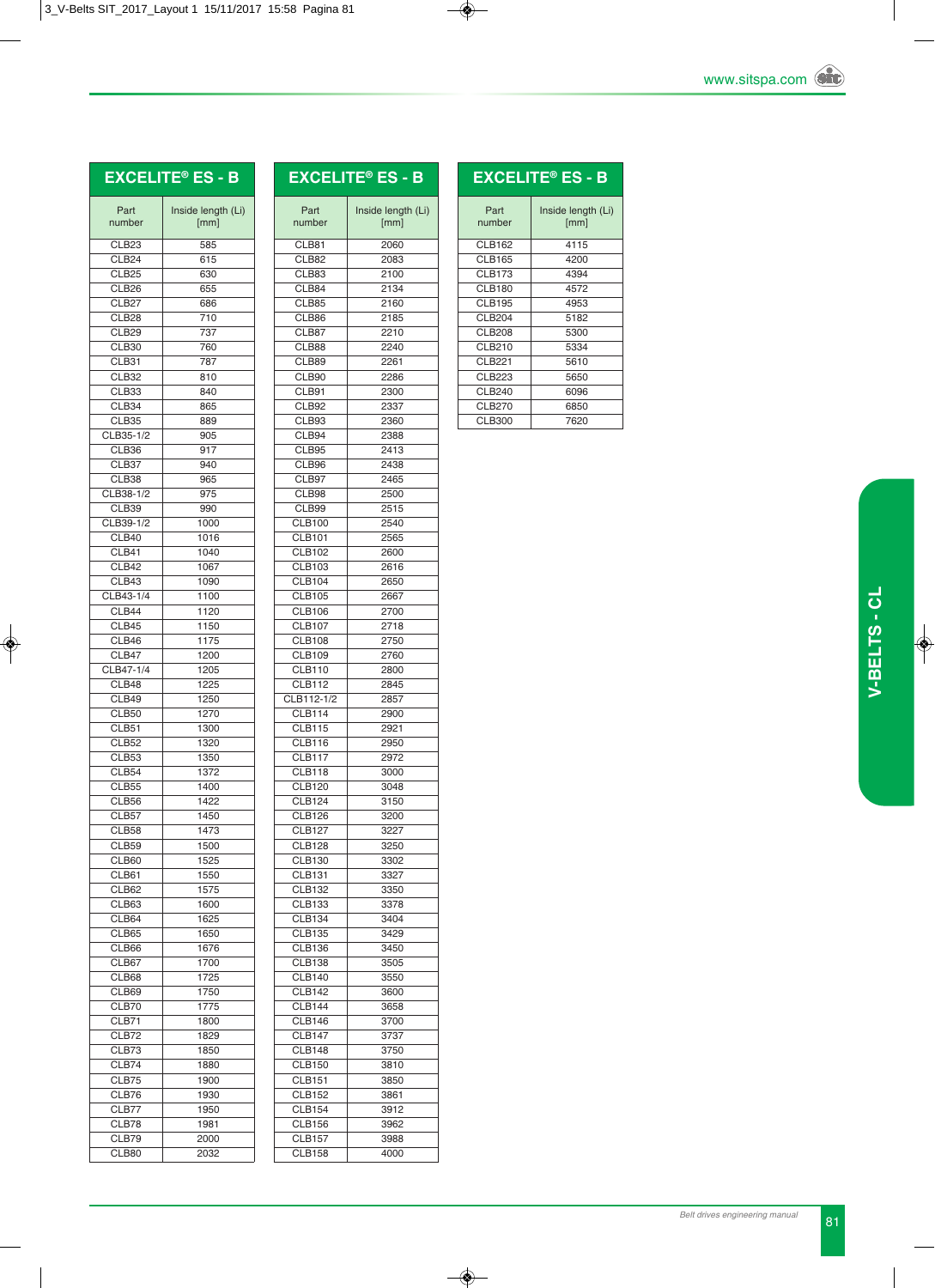|                                | <b>EXCELITE® ES - C</b>    |
|--------------------------------|----------------------------|
| Part<br>number                 | Inside length (Li)<br>[mm] |
| CLC43                          | 1090                       |
| CLC45                          | 1150                       |
| CLC46                          | 1168                       |
| CLC47                          | 1200                       |
| CLC48                          | 1215                       |
| CLC49                          | 1250                       |
| <b>CLC50</b><br>CLC51          | 1270<br>1295               |
| CLC52                          | 1320                       |
| CLC53                          | 1350                       |
| CLC54                          | 1375                       |
| <b>CLC55</b>                   | 1400                       |
| CLC56                          | 1425                       |
| CLC57                          | 1450                       |
| CLC58                          | 1475                       |
| CLC59<br>CLC60                 | 1500                       |
| CLC61                          | 1524<br>1550               |
| CLC62                          | 1574                       |
| CLC63                          | 1600                       |
| CLC65                          | 1650                       |
| CLC66                          | 1676                       |
| CLC67                          | 1700                       |
| CLC68                          | 1727                       |
| CLC69                          | 1750                       |
| CLC70                          | 1778                       |
| CLC72<br>CLC73                 | 1829<br>1854               |
| CLC74                          | 1880                       |
| CLC75                          | 1900                       |
| CLC76                          | 1930                       |
| CLC78                          | 1981                       |
| CLC79                          | 2000                       |
| CLC80                          | 2032                       |
| CLC81                          | 2062                       |
| CLC82                          | 2080                       |
| CLC83<br>CLC84                 | 2108<br>2134               |
| CLC85                          | 2159                       |
| CLC87                          | 2210                       |
| CLC88                          | 2240                       |
| CLC89                          | 2261                       |
| CLC90                          | 2286                       |
| CLC91                          | 2300                       |
| CLC92                          | 2337                       |
| CLC93<br>CLC95                 | 2360                       |
| CLC96                          | 2413<br>2438               |
| CLC97                          | 2464                       |
| CLC98                          | 2500                       |
| CLC99                          | 2525                       |
| <b>CLC100</b>                  | 2540                       |
| <b>CLC101</b>                  | 2560                       |
| <b>CLC102</b>                  | 2591                       |
| <b>CLC103</b>                  | 2615                       |
| <b>CLC104</b>                  | 2642                       |
| <b>CLC105</b>                  | 2667                       |
| <b>CLC106</b><br><b>CLC108</b> | 2692<br>2750               |
| <b>CLC109</b>                  | 2770                       |
| <b>CLC110</b>                  | 2800                       |
|                                |                            |

www.sitspa.com

|                | <b>EXCELITE® ES - C</b>    |
|----------------|----------------------------|
| Part<br>number | Inside length (Li)<br>[mm] |
| <b>CLC114</b>  | 2896                       |
| <b>CLC115</b>  | 2921                       |
| <b>CLC116</b>  | 2950                       |
| <b>CLC118</b>  | 3000                       |
| <b>CLC120</b>  | 3048                       |
| CLC124         | 3150                       |
| <b>CLC125</b>  | 3175                       |
| <b>CLC126</b>  | 3200                       |
| CLC128         | 3250                       |
| CLC130         | 3302                       |
| <b>CLC132</b>  | 3350                       |
| <b>CLC134</b>  | 3404                       |
| <b>CLC136</b>  | 3450                       |
| <b>CLC138</b>  | 3505                       |
| <b>CLC140</b>  | 3550                       |
| <b>CLC142</b>  | 3607                       |
| <b>CLC144</b>  | 3658                       |
| <b>CLC147</b>  | 3734                       |
| <b>CLC148</b>  | 3750                       |
| <b>CLC150</b>  | 3810                       |
| <b>CLC152</b>  | 3860                       |
| <b>CLC153</b>  | 3900                       |
| <b>CLC154</b>  | 3912                       |
| <b>CLC158</b>  | 4000                       |
| <b>CLC160</b>  | 4064                       |
| CLC162         | 4115                       |
| <b>CLC166</b>  | 4216                       |
| <b>CLC173</b>  | 4394                       |
| <b>CLC180</b>  | 4572                       |
| <b>CLC187</b>  | 4750                       |
| <b>CLC190</b>  | 4826                       |
| <b>CLC195</b>  | 4953                       |
| <b>CLC210</b>  | 5334                       |
| <b>CLC220</b>  | 5600                       |
| <b>CLC225</b>  | 5715                       |
| CLC240         | 6096                       |
| <b>CLC248</b>  | 6300                       |
| <b>CLC270</b>  | 6850                       |
| <b>CLC330</b>  | 8382                       |

|                | <b>EXCELITE<sup>®</sup> ES - D</b> |
|----------------|------------------------------------|
| Part<br>number | Inside length (Li)<br>[mm]         |
| CLD104         | 2650                               |
| CLD118         | 3000                               |
| <b>CLD120</b>  | 3048                               |
| CLD144         | 3658                               |
| CLD167         | 4250                               |
| <b>CLD195</b>  | 4953                               |
| <b>CLD354</b>  | 9000                               |

| <b>Part Number</b>       | CL | в | 75 |
|--------------------------|----|---|----|
|                          |    |   |    |
| Excelite <sup>®</sup> ES |    |   |    |
| Section                  |    |   |    |
| Inside length (inches)   |    |   |    |

CLC112 2845 CLC112-1/2 2858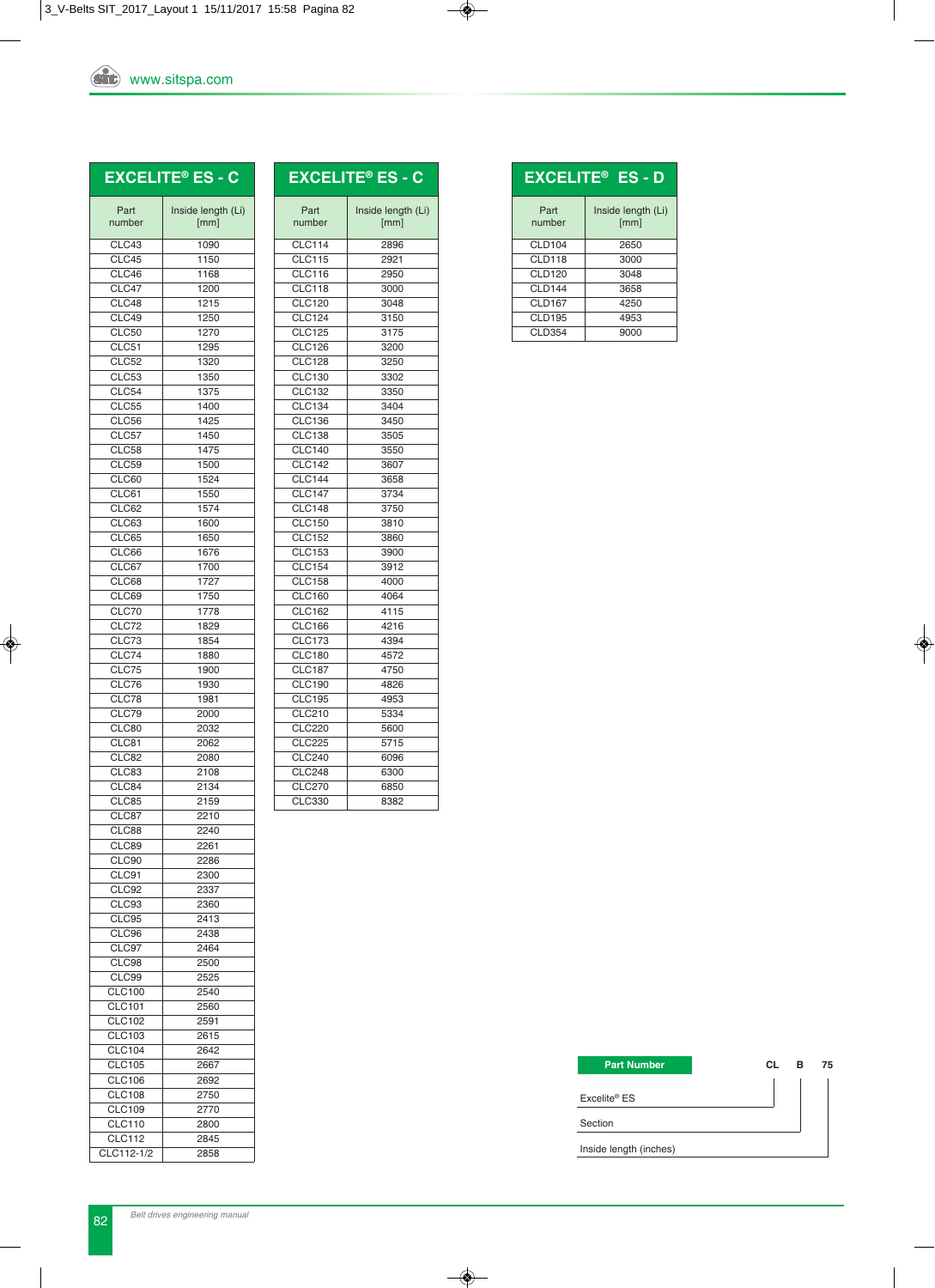

# **SIT EXCELITE® ES - Narrow (ISO) - CLSP**

# Performance index

# **SPZ - SPA - SPB - SPC**



**SIT EXCELITE® ES** - Narrow V-Belts are manufactured in accordance with ISO 4184 and DIN 7753.

Our high performance narrow v-belts have been specially designed for heavy-duty applications to deliver up to 50% more power than classical v-belts. This enables these belts to be used in many kinds of industrial or agricultural fields such as compressor, fans, pumps and other heavy-duty equipment.

Due to the transversal polychroloplene layer and to the special treated polyester cords, higher dynamic loads, flexibility and low stretch are guaranteed.

#### **Belt dimensions**

| Section    | a<br>[mm] | h<br>[mm] |
|------------|-----------|-----------|
| <b>SPZ</b> | 10        | 8         |
| <b>SPA</b> | 13        | 10        |
| <b>SPB</b> | 16        | 13        |
| <b>SPC</b> | 22        | 18        |



#### **Precision Matched**

Length tolerances obtained by the Precision Matched System are tighter compared to that prescribed by ISO 4184

#### **APPLICATIONS**

EXCELITE® ES - narrow belts for compact, high power drives and high shock loading.

For designing compact, heavy-duty drives where space limitation is a factor.

- Compressors
- Industrial fans
- Textile machines
- Woodworking machines
- Construction equipment
- Mills
- Mixers

#### **KEY FEATURES & BENEFITS**

- Good ozone and sunlight resistance
- Good oil resistance
- Temperature: -40/+70 °C
- Static conductive (ISO 1813)
- Constant length (ISO specification)
- Raw edge construction up to 3000 mm
- Good resistance to dust and against other external agents
- Precision Matched

#### **BELT MATERIAL**

- Tensile members: Polyester
- Compound rubber: fiber loaded rubber
- Wrapping cover: heavy-duty industrial fabric (high abrasion resistance)





 *Program*

**SIT have a complete stock of pulleys for all belts.**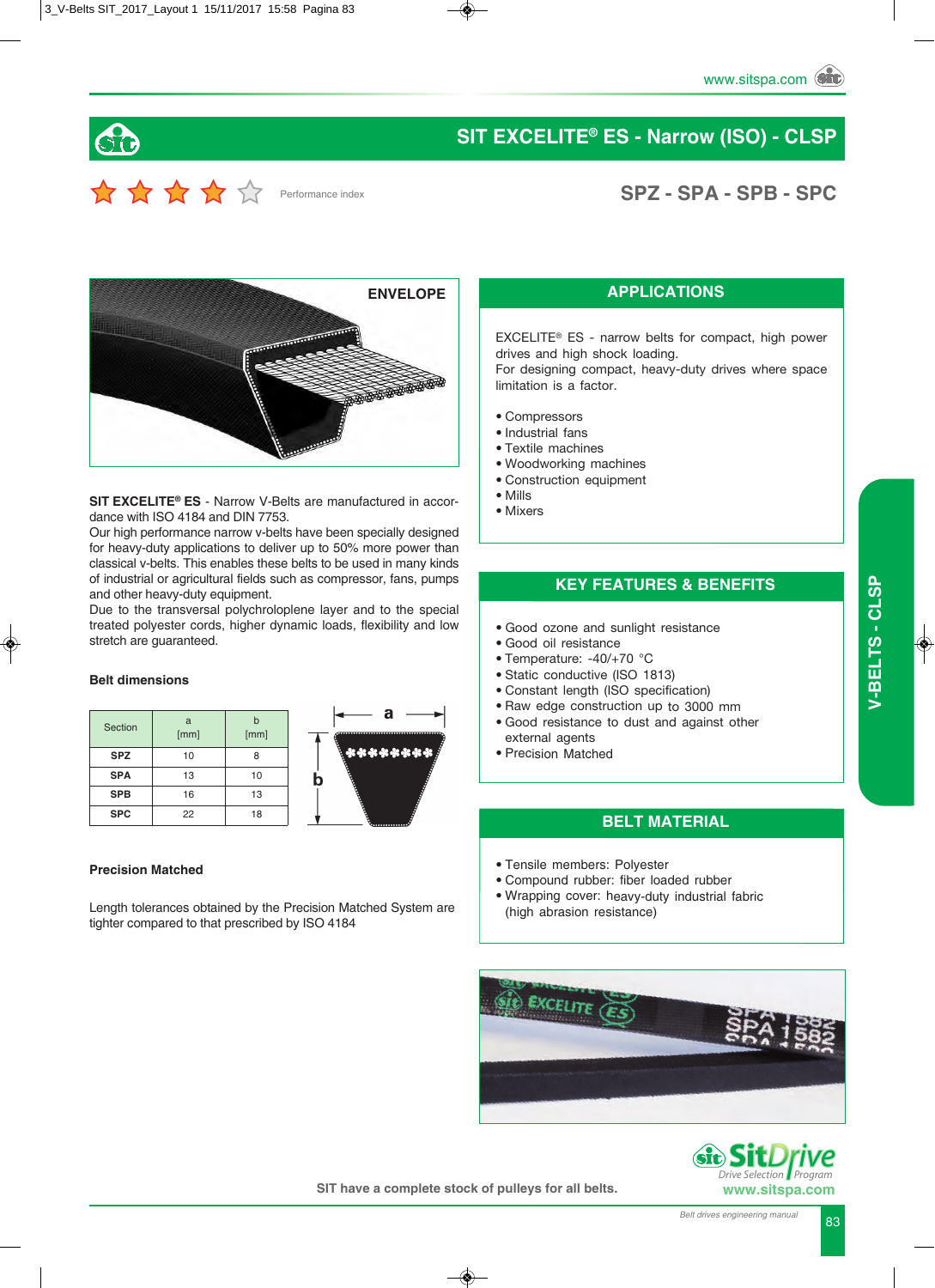## **Available sizes**

| Avaliable sizes        |                           |
|------------------------|---------------------------|
|                        | <b>EXCELITE® ES - SPZ</b> |
| Part<br>number         | Datum length (Ld)<br>[mm] |
| CLSPZ487               | 487                       |
| CLSPZ562               | 562                       |
| CLSPZ612               | 612                       |
| CLSPZ630<br>CLSPZ637   | 630                       |
| CLSPZ662               | 637<br>662                |
| CLSPZ670               | 670                       |
| CLSPZ687               | 687                       |
| CLSPZ722               | 722                       |
| CLSPZ737               | 737                       |
| CLSPZ750               | 750                       |
| CLSPZ762               | 762                       |
| CLSPZ772               | 772                       |
| CLSPZ787               | 787                       |
| CLSPZ800               | 800                       |
| CLSPZ812               | 812                       |
| CLSPZ825               | 825                       |
| CLSPZ837               | 837                       |
| CLSPZ850               | 850                       |
| CLSPZ862<br>CLSPZ875   | 862                       |
| CLSPZ887               | 875                       |
| CLSPZ900               | 887<br>900                |
| CLSPZ912               | 912                       |
| CLSPZ925               | 925                       |
| CLSPZ937               | 937                       |
| CLSPZ950               | 950                       |
| CLSPZ962               | 962                       |
| CLSPZ987               | 987                       |
| CLSPZ1000              | 1000                      |
| <b>CLSPZ1012</b>       | 1012                      |
| CLSPZ1024              | 1024                      |
| <b>CLSPZ1037</b>       | 1037                      |
| CLSPZ1047              | 1047                      |
| <b>CLSPZ1060</b>       | 1060                      |
| <b>CLSPZ1077</b>       | 1077                      |
| CLSPZ1087              | 1087                      |
| CLSPZ1112              | 1112                      |
| CLSPZ1120              | 1120                      |
| CLSPZ1137              | 1137                      |
| CLSPZ1162<br>CLSPZ1180 | 1162<br>1180              |
| CLSPZ1187              | 1187                      |
| CLSPZ1202              | 1202                      |
| <b>CLSPZ1212</b>       | 1212                      |
| CLSPZ1237              | 1237                      |
| <b>CLSPZ1250</b>       | 1250                      |
| CLSPZ1262              | 1262                      |
| CLSPZ1287              | 1287                      |
| <b>CLSPZ1312</b>       | 1312                      |
| CLSPZ1320              | 1320                      |
| CLSPZ1337              | 1337                      |

|                  | <b>EXCELITE® ES - SPZ</b> |
|------------------|---------------------------|
| Part<br>number   | Datum length (Ld)<br>[mm] |
| CLSPZ1562        | 1562                      |
| CLSPZ1587        | 1587                      |
| <b>CLSPZ1600</b> | 1600                      |
| <b>CLSPZ1612</b> | 1612                      |
| CLSPZ1637        | 1637                      |
| <b>CLSPZ1650</b> | 1650                      |
| CLSPZ1662        | 1662                      |
| CLSPZ1687        | 1687                      |
| CLSPZ1700        | 1700                      |
| CLSPZ1737        | 1737                      |
| CLSPZ1762        | 1762                      |
| CLSPZ1787        | 1787                      |
| <b>CLSPZ1800</b> | 1800                      |
| CLSPZ1812        | 1812                      |
| CLSPZ1837        | 1837                      |
| <b>CLSPZ1850</b> | 1850                      |
| CLSPZ1862        | 1862                      |
| CLSPZ1887        | 1887                      |
| CLSPZ1900        | 1900                      |
| CLSPZ1937        | 1937                      |
| CLSPZ1987        | 1987                      |
| <b>CLSPZ2000</b> | 2000                      |
| <b>CLSPZ2030</b> | 2030                      |
| <b>CLSPZ2037</b> | 2037                      |
| <b>CLSPZ2060</b> | 2060                      |
| CLSPZ2087        | 2087                      |
| <b>CLSPZ2120</b> | 2120                      |
| CLSPZ2137        | 2137                      |
| CLSPZ2160        | 2160                      |
| <b>CLSPZ2187</b> | 2187                      |
| CLSPZ2240        | 2240                      |
| CLSPZ2280        | 2280                      |
| CLSPZ2287        | 2287                      |
| <b>CLSPZ2300</b> | 2300                      |
| <b>CLSPZ2360</b> | 2360                      |
| CLSPZ2410        | 2410                      |
| CLSPZ2450        | 2450                      |
| <b>CLSPZ2500</b> | 2500                      |
| CLSPZ2650        | 2650                      |
| CLSPZ2800        | 2800                      |
| <b>CLSPZ3000</b> | 3000                      |
| <b>CLSPZ3150</b> | 3150                      |
|                  | 3350                      |
| <b>CLSPZ3350</b> |                           |

|                        | <b>EXCELITE® ES - SPA</b> |
|------------------------|---------------------------|
| Part                   | Datum length (Ld)         |
| number                 | [mm]                      |
| CLSPA732               | 732                       |
| CLSPA757               | 757                       |
| CLSPA782               | 782                       |
| CLSPA800               | 800                       |
| CLSPA807               | 807                       |
| CLSPA832               | 832                       |
| CLSPA850               | 850                       |
| CLSPA857               | 857                       |
| CLSPA882<br>CLSPA900   | 882                       |
|                        | 900                       |
| CLSPA907<br>CLSPA932   | 907<br>932                |
| CLSPA950               | 950                       |
| CLSPA957               | 957                       |
| CLSPA982               | 982                       |
| <b>CLSPA1000</b>       | 1000                      |
| <b>CLSPA1007</b>       | 1007                      |
| <b>CLSPA1032</b>       | 1032                      |
| <b>CLSPA1060</b>       | 1060                      |
| <b>CLSPA1082</b>       | 1082                      |
| CLSPA1107              | 1107                      |
| CLSPA1120              | 1120                      |
| CLSPA1132              | 1132                      |
| CLSPA1157              | 1157                      |
| CLSPA1180              | 1180                      |
| <b>CLSPA1207</b>       | 1207                      |
| <b>CLSPA1232</b>       | 1232                      |
| <b>CLSPA1250</b>       | 1250                      |
| CLSPA1257              | 1257                      |
| CLSPA1272              | 1272                      |
| CLSPA1282              | 1282                      |
| <b>CLSPA1307</b>       | 1307                      |
| CLSPA1320              | 1320                      |
| <b>CLSPA1332</b>       | 1332                      |
| <b>CLSPA1357</b>       | 1357                      |
| <b>CLSPA1382</b>       | 1382                      |
| CLSPA1400              | 1400                      |
| CLSPA1407<br>CLSPA1432 | 1407<br>1432              |
| CLSPA1457              |                           |
| CLSPA1482              | 1457<br>1482              |
| CLSPA1500              | 1500                      |
| <b>CLSPA1507</b>       | 1507                      |
| <b>CLSPA1532</b>       | 1532                      |
| CLSPA1557              | 1557                      |
| CLSPA1582              | 1582                      |
| <b>CLSPA1600</b>       | 1600                      |
| <b>CLSPA1607</b>       | 1607                      |
| CLSPA1632              | 1632                      |
| CLSPA1657              | 1657                      |
| <b>CLSPA1682</b>       | 1682                      |
| CLSPA1700              | 1700                      |
| CLSPA1707              | 1707                      |
| CLSPA1732              | 1732                      |
| CLSPA1757              | 1757                      |
| CLSPA1782              | 1782                      |
| CLSPA1800              | 1800                      |
| CLSPA1807              | 1807                      |
| <b>CLSPA1832</b>       | 1832                      |
| CLSPA1857              | 1857                      |
| CLSPA1882              | 1882                      |
| CLSPA1900              | 1900                      |
| <b>CLSPA1907</b>       | 1907                      |

| Part             | Datum length (Ld) |
|------------------|-------------------|
| number           | [mm]              |
| CLSPA1932        | 1932              |
| CLSPA1957        | 1957              |
| CLSPA1982        | 1982              |
| <b>CLSPA2000</b> | 2000              |
| <b>CLSPA2032</b> | 2032              |
| <b>CLSPA2057</b> | 2057              |
| <b>CLSPA2082</b> | 2082              |
| <b>CLSPA2120</b> | 2120              |
| <b>CLSPA2132</b> | 2132              |
| <b>CLSPA2182</b> | 2182              |
| <b>CLSPA2207</b> | 2207              |
| <b>CLSPA2232</b> | 2232              |
| <b>CLSPA2240</b> | 2240              |
| CLSPA2282        | 2282              |
| <b>CLSPA2300</b> | 2300              |
| <b>CLSPA2307</b> | 2307              |
| <b>CLSPA2332</b> | 2332              |
| <b>CLSPA2360</b> | 2360              |
| CLSPA2382        | 2382              |
| CLSPA2432        | 2432              |
| CLSPA2482        | 2482              |
| <b>CLSPA2500</b> | 2500              |
| <b>CLSPA2532</b> | 2532              |
| CLSPA2582        | 2582              |
| <b>CLSPA2607</b> | 2607              |
| <b>CLSPA2632</b> | 2632              |
| <b>CLSPA2650</b> | 2650              |
| <b>CLSPA2682</b> | 2682              |
| CLSPA2732        | 2732              |
| <b>CLSPA2782</b> | 2782              |
| <b>CLSPA2800</b> | 2800              |
| <b>CLSPA2832</b> | 2832              |
| CLSPA2847        | 2847              |
| <b>CLSPA2882</b> | 2882              |
| <b>CLSPA2932</b> | 2932              |
| <b>CLSPA2982</b> | 2982              |
| <b>CLSPA3000</b> | 3000              |
| <b>CLSPA3082</b> | 3082              |
| <b>CLSPA3150</b> | 3150              |
| <b>CLSPA3182</b> | 3182              |
| <b>CLSPA3250</b> | 3250              |
| <b>CLSPA3350</b> | 3350              |
| <b>CLSPA3382</b> | 3382              |
| <b>CLSPA3450</b> | 3450              |
| <b>CLSPA3550</b> | 3550              |
| <b>CLSPA3750</b> | 3750              |
| <b>CLSPA3850</b> | 3850              |
| <b>CLSPA4000</b> | 4000              |

CLSPA4500 4500

**EXCELITE® ES - SPA**

CLSPZ1347 1347 CLSPZ1362 1362 CLSPZ1387 1387 CLSPZ1400 1400 CLSPZ1412 1412 CLSPZ1437 1437 CLSPZ1462 1462 CLSPZ1487 1487 CLSPZ1500 1500 CLSPZ1512 1512 CLSPZ1537 1537